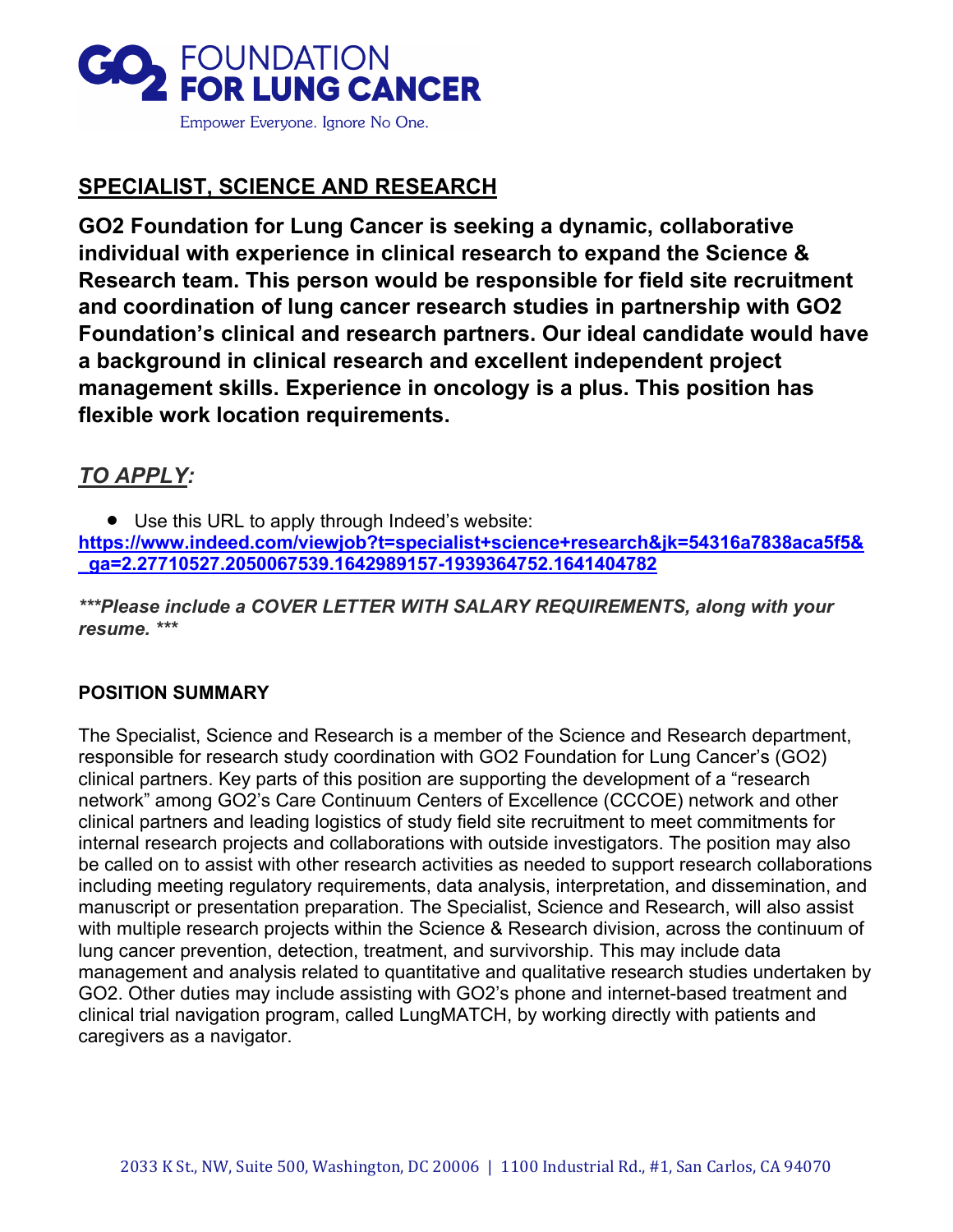

Empower Everyone. Ignore No One.

## **ESSENTIAL FUNCTIONS AND RESPONSIBILITIES**

To perform this job successfully, an individual must be able to perform each essential function satisfactorily. Reasonable accommodations may be made to enable individuals with a disability or disabilities to perform the essential functions.

- Assist with the collection of information and data relevant to research readiness from GO2 Foundation clinical partners to support future study field site recruitment activities
- Develop and carry out field site selection and recruitment strategies for GO2 research projects and collaborations, including assisting with the opening of studies at selected sites, day to day coordination of study activity, and communication between research team members and field sites while sites are active
- Support other research activities as needed depending on study including meeting regulatory requirements, data analysis, interpretation, and dissemination, and manuscript or presentation preparation
- Act as a key point of contact between GO2, research collaborators, and field sites
- Assist with compiling and analyzing data and preparing research communications (manuscripts, presentations, and reports) for internal program evaluation as well as GO2 initiated research projects
- Assist with patient recruitment and navigation to appropriate clinical trials as needed

Other duties as assigned. This job description is not designed to cover all activities, duties or responsibilities that are required. Duties, responsibilities, and activities may change at any time with or without notice

## **SUPERVISORY RESPONSIBILITIES**

This is not a supervisory position.

## **COMPETENCIES**

- Knowledge of clinical research methodology and study design, clinical research regulatory requirements and procedures, HIPAA, GCP, and human subjects research practices.
- Knowledge of quantitative and qualitative research methods.
- Exceptional written and verbal communication skills for a wide variety of audiences, experience with research/science communication and presentation a plus.
- Strong, independent project management skills and demonstrated ability to work as part of a multi-partner collaborative team to achieve project deliverables.
- Ability to multi-task and prioritize multiple research related assignments.
- Excellent computer proficiency. Proficiency in Microsoft Office required, Proficiency in clinical study management and/or research/statistical data analysis tools a plus.